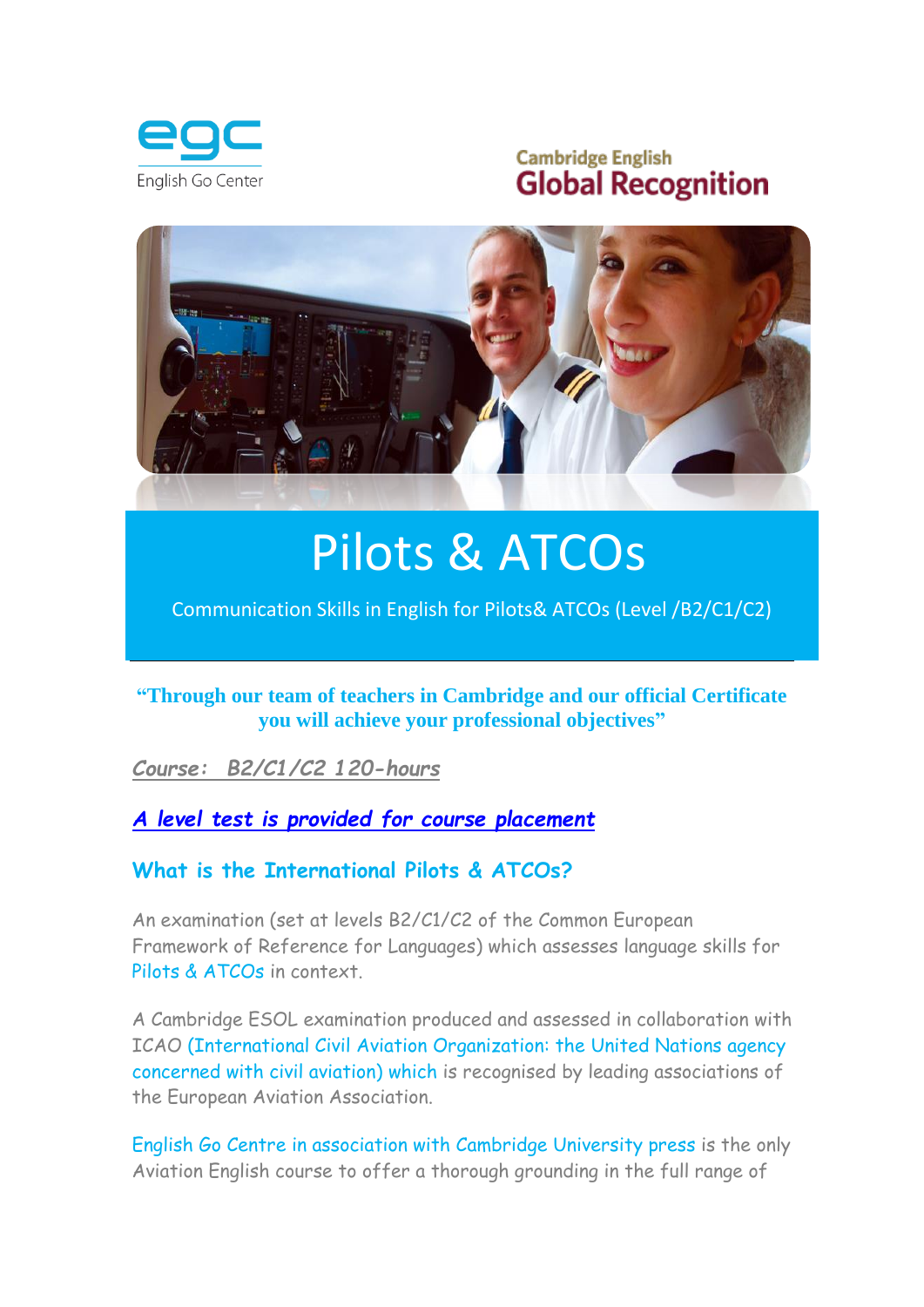communication skills needed by aviation professionals to communicate in non-routine situations. With regular focus on ICAO (International Civil Aviation Organization: the United Nations agency concerned with civil aviation) criteria, learners are given full support by EGC teachers in reaching industry standards, including case studies, analysis of their own communication skills, exposure to authentic in-flight communication, and communicative tasks. EGC in association with Cambridge University press provide the most accurate preparation course available for any ICAO4 language test, and includes authentic industry training video. The course has been reviewed and endorsed by a panel of leading aviation communication and safety professionals.

## **Why take the Pilot & ATCOs Certificate (Proficiency)?**

The Aviation Certificate (Proficiency) is for Pilots & ATCOs who are:

- seeking employment in an international Airport,
- intending to study Aviation where the course includes a significant English language content, either in their own country or abroad,
- seeking promotion within their own organisations,
- learning English as part of a training programme.

## **Who accepts Pilot & ATCOs Certificate: (Proficiency)?**

**Official Cambridge Certificate enables Pilots & Air Traffic Control Officers to achieve an ICAO4 or higher level of Proficiency in English and prepares them to perform communicative task in a high-stakes aviation context.** 

Cambridge English exams are accepted by over 13,000 universities, employers and governments around the world. Our exams can open doors to higher education, improve employment opportunities, and because they are **globally recognised**, can increase learners' choices for study or work.

**Using Cambridge English exams for employment and admissions** By accepting our exams, not only do you make it easy to describe the language skills your institution or organisation needs, it can also raise your profile with hundreds of thousands of candidates who already have those skills.

**Some topics that is included in the Pilots & ATCOs course:**